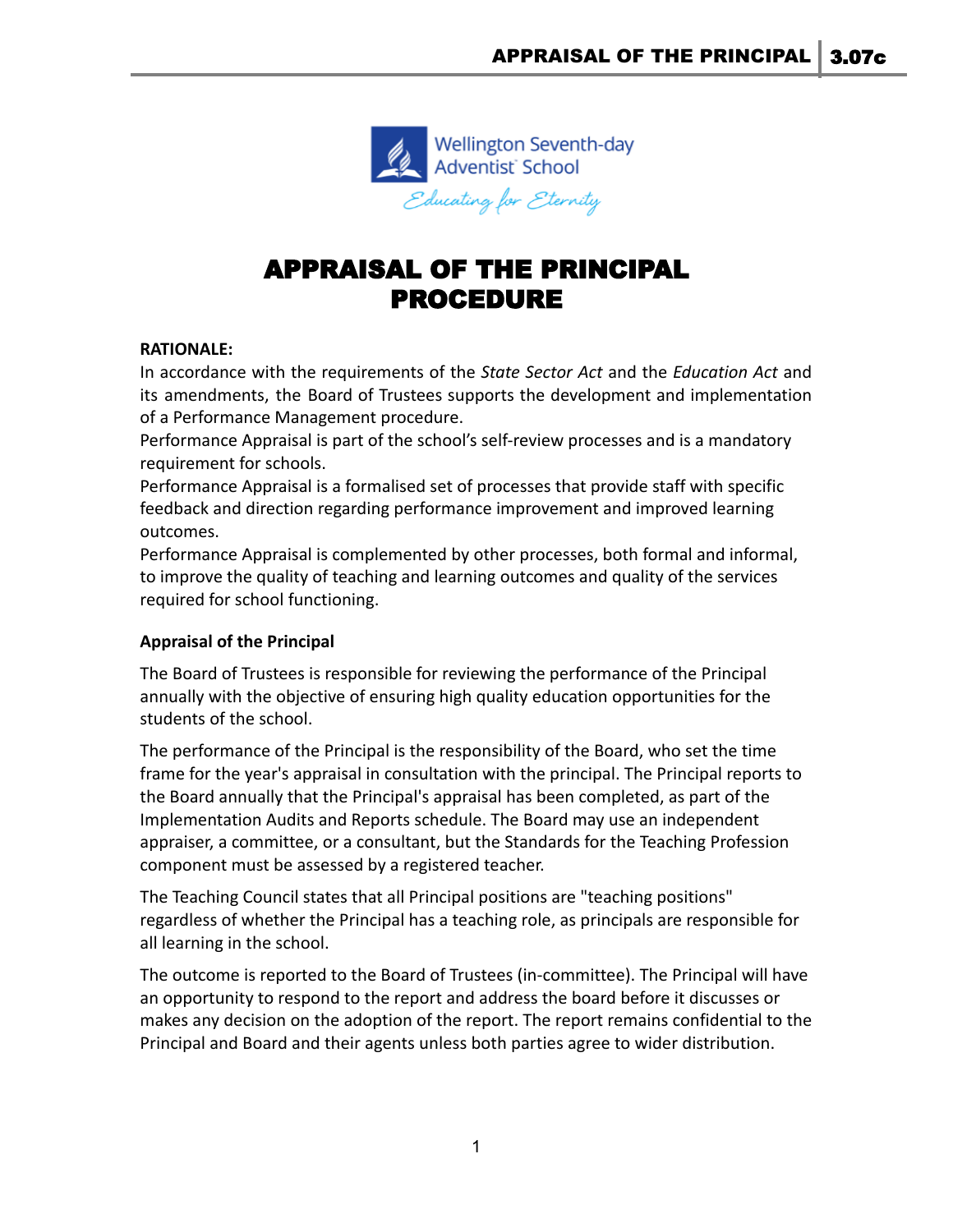Appraisal of the Principal has two elements:

- 1. Accountability in leading the school and managing and improving the quality of teaching.
- 2. Development objectives relating to both organisational goals and personal professional development goals.

The Principal's annual performance agreement includes:

- the timeframe of the initial meeting, monitoring events, the formal end-of-appraisal interview, and final report to the board
- an outline of performance expectations: key tasks, expected results, and performance indicators
- the professional standards for principals according to the relevant Principals' Collective Agreement
- job description
- the school's strategic and annual operating plans
- $\bullet$  the Teaching Council criteria for registration and certification as a teacher see **[Our Code, Our Standards l Ng](https://teachingcouncil.nz/professional-practice/our-code-our-standards/)ā Tikanga Matatika Ngā Paerewa** and the companion document **Tā[taiako: Cultural Competencies](https://teachingcouncil.nz/resource-centre/tataiako-cultural-competencies-for-teachers-of-maori-learners/) for Teachers of Māori [Learners](https://teachingcouncil.nz/resource-centre/tataiako-cultural-competencies-for-teachers-of-maori-learners/)**
- relevant career progression objectives
- sign-off by both the Principal and Board Chair.

As evidence of the appraisal process, the principal compiles a digital or paper-based portfolio of evidence to record any relevant reflections, inquiry, professional learning, and other related activity.

The endorsement for a principal on their application for the issue or renewal of a practising certificate is completed and signed by the Board Chair and a second endorser. The second endorser must hold a full practising certificate and must have been involved in the performance review/appraisal process.

NZSTA and the Teaching Council offer **[principal performance](https://www.nzsta.org.nz/advice-and-support/employment/performance-management/principal-performance-management/agreement-templates/) agreement templates** for boards to use .

#### **Resources**

- Ministry of Education: Professional standards for **[primary school principals](http://www.educationalleaders.govt.nz/Leadership-development/Professional-information/Professional-standards-primary-school-principals)**
- Teaching Council: **[Appraisal](https://teachingcouncil.nz/faqs/faqs-professional-growth-cycle/)**
- NZSTA: **[Principal Performance Management](https://www.nzsta.org.nz/advice-and-support/employment/performance-management/principal-performance-management/)**
- ●